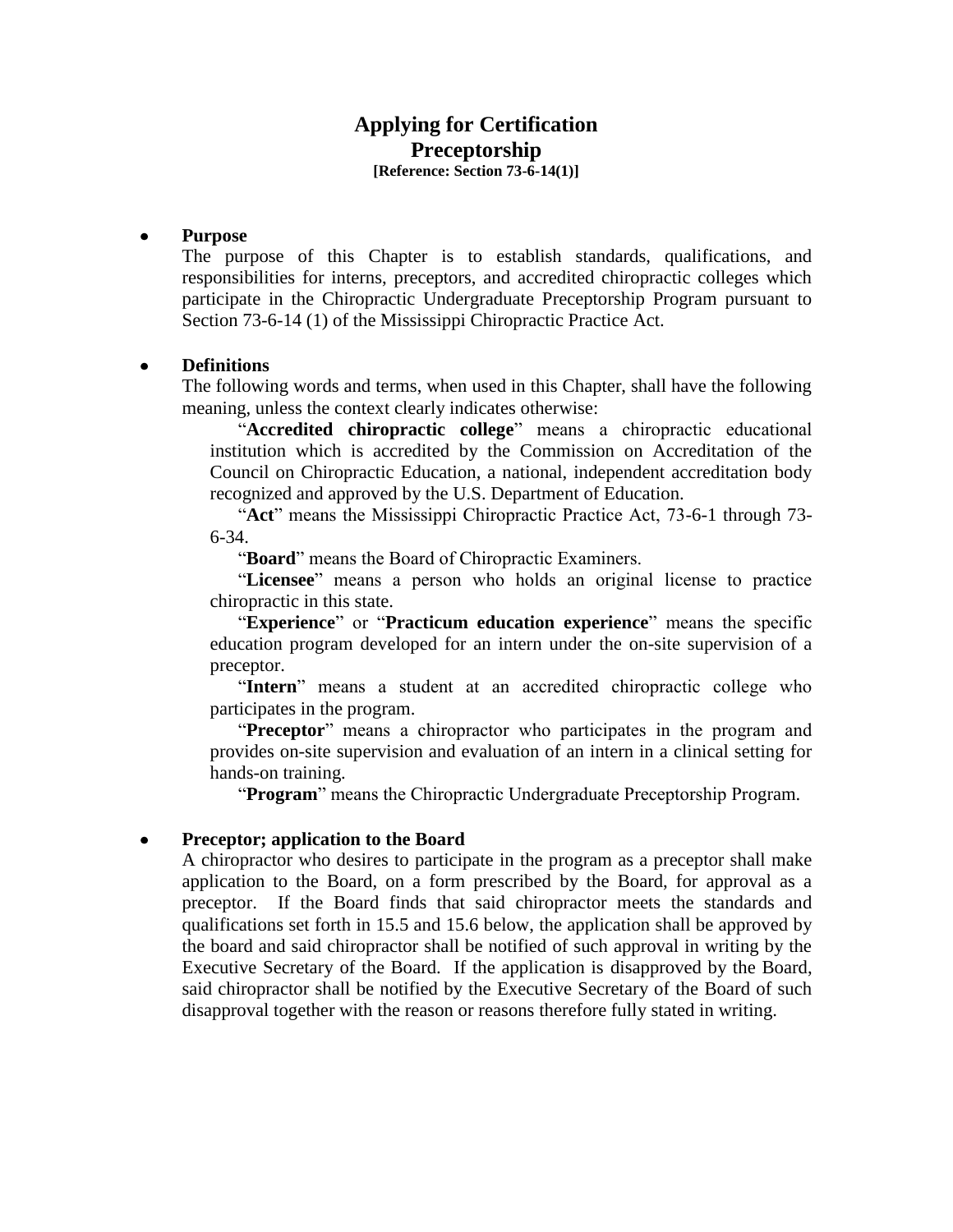#### **Intern; application to the Board**  $\bullet$

A student at a CCE-accredited chiropractic college who is in his or her last academic year and who desires to participate in the program as an intern shall make application to the Board, on a form prescribed by the Board, for approval as an intern.

- (1) The application shall be accompanied by:
	- (a) Certification by an official of the student's college that the student has satisfactorily completed the prerequisite portion, as determined by the college, of the curriculum at the college to qualify said student for participation as an intern in the Program; and
	- (b) A money order or cashier's check, payable to the Board, in the amount of Fifty Dollars (\$50.00), as payment of the application fee, which shall not be refundable under any circumstances.

#### **Experience planning**  $\bullet$

The organization, content, duration, and weekly schedule of each intern's Practicum Education Experience shall be jointly developed by the designated representative of the intern's college and the preceptor at least one month prior to the beginning of the Experience.

#### **Standards and qualifications for a preceptor**  $\bullet$

A chiropractor who desires to participate in the program as a preceptor shall meet the following standards and qualifications:

- (1) hold an original license and current renewal license;
- (2) have a minimum of five (5) years of experience as a practicing chiropractor and with no disciplinary action for the preceding three (3) years;
- (3) have a chiropractic practice with a minimum of fifty (50) patient visits per week;
- (4) have a chiropractic office, clinic, or facility with a professional appearance. Such office, clinic, or facility must be approved in writing by the intern's college and shall be subject to the approval and inspection by the Board of Chiropractic Examiners;
- (5) utilize the following procedures in chiropractic practice:
	- (a) taking a patient's medical history,
	- (b) physical examination of a patient, and
	- (c) diagnostic procedures where indicated;
- (6) have current, valid malpractice insurance, which shall include under its coverage the intern;
- (7) the ability to supervise no more than one (1) intern per semester; and
- (8) register with the Board on a Board-approved application form.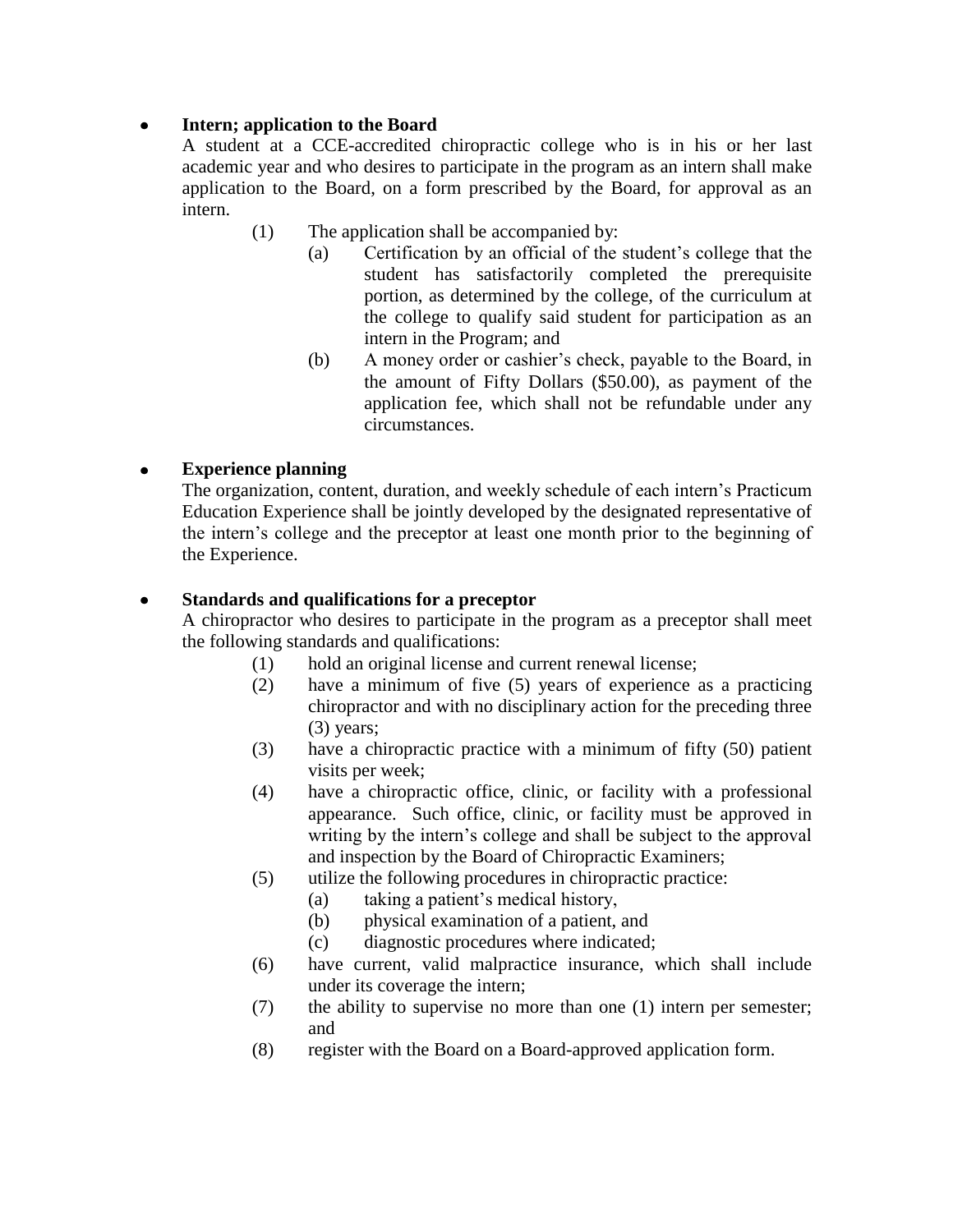#### **Responsibilities of preceptor**  $\bullet$

A preceptor shall have the following responsibilities to the intern, the intern's college, and the Board:

- (1) to confer with the designated representative of the college prior to the beginning of each experience to develop the organization, content, duration, and weekly schedule of the intern's experience;
- (2) to maintain complete records of the intern's performance and provide an evaluation to the college on a form provided by the college and approved by the Board;
- (3) to permit, upon reasonable request, an inspection by the college or the Board, or both, of:
	- (a) the preceptor's chiropractic office, clinic, or facility,
	- (b) services available for the experience,
	- (c) the intern's records, and
	- (d) any other items related to the experience;
- (4) to submit in writing to the college the name and professional credentials of all persons who assist with the experience at the preceptor's office, clinic, or facility;
- (5) to notify the college and the Board of any change of a preceptor;
- (6) to provide a detailed list of the intern's duties in the preceptor's chiropractic office, clinic, or facility to the intern, the college, and the Board;
- (7) to provide the intern with a schedule of weekly office hours with a minimum of twenty-five (25) hours per week; and
- (8) to provide immediate, on-site preceptor supervision of the intern if the intern is allowed to provide or assist in the provision of any therapeutic services or procedures, including, but not limited to, chiropractic adjustments.

#### **Responsibilities of intern**  $\bullet$

An intern shall have the following responsibilities to the intern's college, the preceptor, and the Board:

- (1) to provide a current telephone number and address of his location in the state to the preceptor and the Board within a reasonable time after arrival, and to provide any change of telephone number or address to the preceptor and the Board within twenty-four (24) hours after any such change;
- (2) to complete any appropriate forms requested by the college or the Board;
- (3) to serve an intern for the period of time specified by the college for the purpose of augmenting his competence in all areas of the practice of chiropractic;
- (4) to follow all policies and procedures of the preceptor's chiropractic office, clinic, or facility;
- (5) to wear proper attire at the preceptor's chiropractic office, clinic, or facility;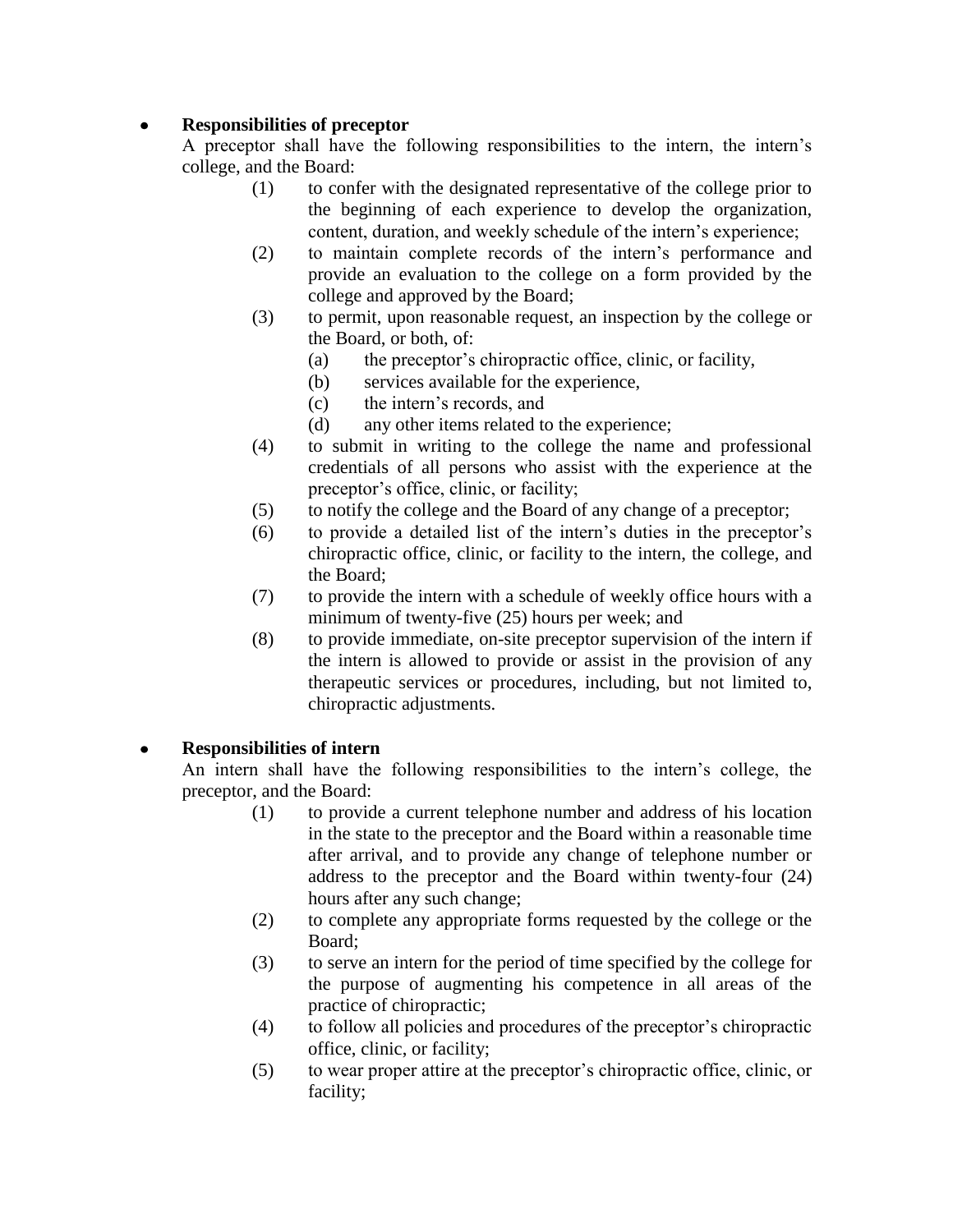- (6) to provide his own transportation and living arrangements;
- (7) to report to the preceptor on time, and
- (8) to refrain from submitting for publication any material related to the experience without prior written approval of the preceptor and the college.

#### **Responsibility of the college**  $\bullet$

An intern's college shall have the following responsibilities to the intern, the preceptor, and the Board:

- (1) to provide the complete name, biographical data (including work experience) and a report of the Health status of the intern to the preceptor at least one (1) month before the beginning date of the experience;
- (2) to supply any additional information related to the experience required by the preceptor prior to the arrival of the intern;
- (3) to assure that the intern has satisfactorily completed prerequisite portion, as determined by the college, of the curriculum at the college and disclose to the preceptor the nature and extent of such prerequisite position;
- (4) to designate a faculty member at the college as the college's designated representative, who shall jointly develop with the preceptor the organization, content, duration, and weekly schedule of the intern's experience;
- (5) to enforce rules and regulations governing the intern's conduct that are mutually agreed upon by the college and the preceptor, which rules and regulations shall include requirements that the intern:
	- (a) abide by all the policies and procedures of the preceptor's chiropractic office, clinic, or facility; and
	- (b) be well-groomed in appearance and courteous, at all times, in his relations with the preceptor's patients, the preceptor's staff, and the public;
	- (c) to terminate an experience and remove the intern upon request of the preceptor for just cause; and
	- (d) to maintain and provide the Board, upon request with a copy of all records pertinent to the intern's experience.

## **Miscellaneous provisions**

- (1) An intern shall be allowed to perform only those duties which are lawful and ethical in the practice of chiropractic in Mississippi.
- (2) Any incident reports related to an intern's experience shall be maintained by the preceptor and shall be the sole property of the preceptor, except as may be otherwise provided by law; provided, however upon receipt of a written request by the intern's college or the Board, the preceptor shall provide to the college or the Board a copy of such report.